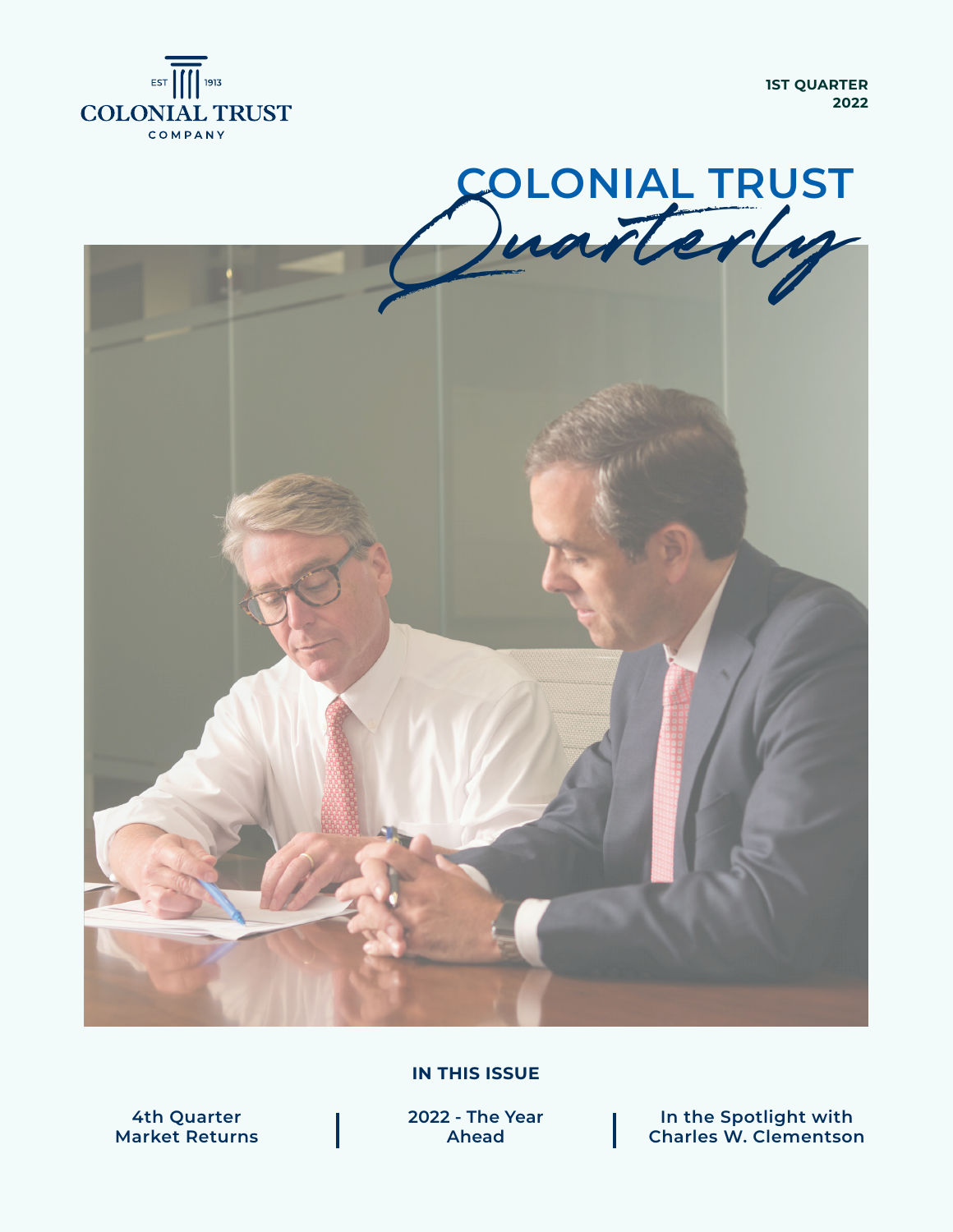#### **4TH QUARTER MARKET RETURNS**

We saw a return to a bullish tone in the fourth quarter after a muted third quarter. The S&P 500 returned 11.0% for the fourth quarter and 28.7% for the year. The market moved swiftly from October 1st through Black Friday, climbing 7.9%. The WHO announcement that Omicron was a "Variant of Concern" caused the market to fall 2.3% on Black Friday. During the first two weeks of December, the market

digested the reality that Omicron is more transmissible, but much less severe than prior variants. This caused markets to regain their bullish footing and return 4.4% for December.

The S&P outperformed other domestic and international indices for the quarter and the year. Large cap domestic indices (DJIA and Nasdaq) had strong returns for the quarter, while the small cap Russell 2000 underperformed. International indices continue to lag the US markets, with emerging markets negative for the quarter and the year. The bond market, as measured by the US Agg Bond Index, was flat for the quarter and negative for the year.

The strength in the S&P was broad based, with all 11 sectors in the green. Real estate was the best performing sector in the market, up 16.8%, followed by technology (16.7%), materials (15.2%), and consumer staples (13.3%). The market strength was driven by several factors: strong earnings, expectations of strong reopening growth, and the interest rate environment.

**4TH QUARTER ECONOMIC CLIMATE**

This fall's third quarter earnings season was impressive. According to S&P, 80.2% of companies beat analyst expectations for quarterly earnings. This is below the level of 2Q, but above the average for the last 38 quarters of 71.9%. For the quarter, earnings grew 37.3% year over year, which is down from the 91.0% earnings growth in 2Q. Perhaps a more instructive metric is trailing twelve month earnings which are now 20.7% higher than prepandemic levels. This increased profitability has led companies to reinstate or increase dividends, with S&P dividends per share surpassing the prepandemic levels in 3Q.

## **4TH QUARTER OVERVIEW**

| <b>Index</b>                 | 4Q%      | <b>YTD%</b> |
|------------------------------|----------|-------------|
| S&P 500                      | 11.0%    | 28.7%       |
| Nasdag Composite             | 8.5%     | $22.2\%$    |
| DJIA                         | 79%      | 20.9%       |
| Russell 2000                 | 21%      | 14.8%       |
| MSCI FAFF                    | 2.7%     | 11 9%       |
| <b>MSCI Emerging Markets</b> | $-1.4\%$ | $-2.5%$     |
| US Agg Bond Index            | $0.0\%$  | $-1.5%$     |
| C - - - . D I - - . - L -    |          |             |

Source: Bloomberg

Businesses faced challenges of Covid, inflation, and supply chain issues in the second half of the year. However, third quarter earnings and guidance for the fourth quarter demonstrated the ability of corporate America to manage through these challenges. This allowed Wall Street to increase their earnings expectations for the fourth quarter and 2022. Since this time last year, analysts have increased their expectations for 4Q earnings by 13.8% and full year 2022 earnings by 22.8%.

#### **EARNINGS ARE PROJECTED TO GROW 32.0% IN 4Q AND 9.0% IN FY22.**

The cornerstone of these strong expectations is an uptick in profitability. S&P margins have expanded to new highs in 2021 as companies have learned lessons about productivity during the pandemic. Large companies have navigated higher inflation by investing in productivity and raising prices to maintain elevated margins. Continued growth and higher profitability have raised expectations for earnings growth for 2022.

The interest rate environment has remained largely constructive, but the direction of rates remains a point of contention for markets. During the quarter there was a steady flow of news about inflation and Fed policy changes. The November headline CPI was 6.8%, the highest level since March 1982. CPI was 1.4% one year ago and has risen to multi-decade highs. This has caused the Fed to accelerate the tapering of bond purchases, which we expect to end in March. The Fed has also signaled it will raise the Fed Funds rate to at least 0.75% in 2022. Higher inflation and a change in Fed policy have pushed short-end rates higher, with longer term rates either flat or up modestly. The 1yr through 5yr treasury rates have increased noticeably in the last three months, while the 10yr treasury is 0.13% higher and the 30yr is 0.04% lower. The structure of the yield curve implies that the market expects the Fed to raise short-term rates modestly, as evidenced by the increase in intermediate term rates. However, the muted move in long-term rates suggests the market believes the Fed's actions will be limited and the economy will eventually return to lower growth and lower inflation in the future. The equity markets are influenced by the level and direction of interest rates. The direction is a moderate headwind for the equity market, but the absolute level remains constructive.



## 而业而业而业而业而业而业而



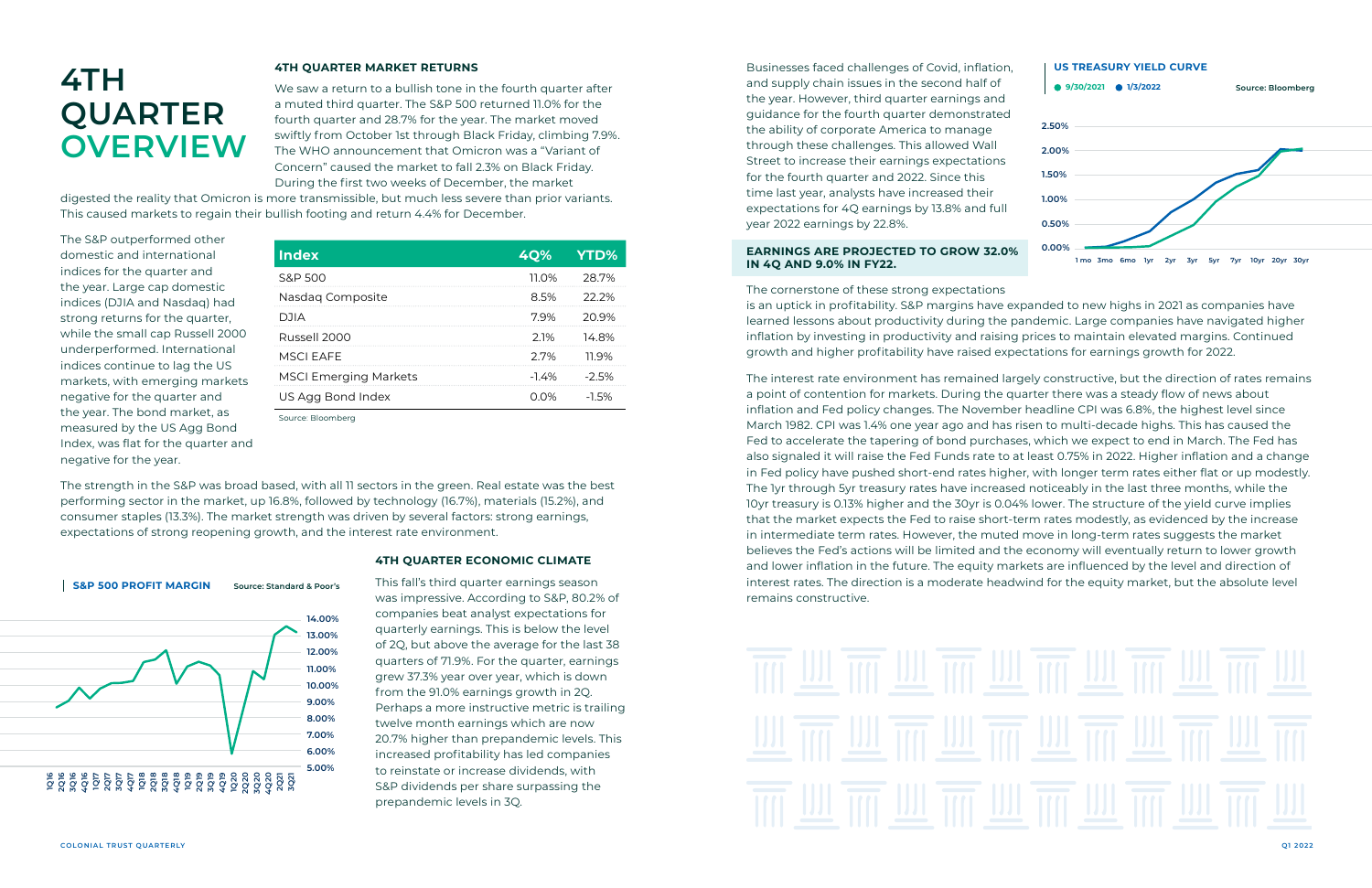strong equity returns. We expect returns for 2022 to continue to be a function of earnings growth, with valuation ratios to continuing to fall to lower levels as interest rates increase.

Naturally, stronger economic growth leads to stronger corporate revenue and earnings growth. Conversely, expectations for a deceleration in GDP growth leads to expectations for slower corporate revenue and earnings growth. Projections call for S&P revenues and earnings to increase 6.8% and 9.0%, respectively. It is noteworthy that expectations for margins remain elevated. Nine of the eleven S&P sectors are projected to see earnings growth in 2022, with financials and real estate stocks seeing a decline in earnings. The rate of compound earnings growth for the S&P 500 over the last decade is 7.4%, so a 9.0% growth rate is around average.

Perhaps the most important determinant for the economy, company performance, and market returns in 2022 is monetary policy. As mentioned, the Fed will cease quantitative easing in March and raise the Fed Funds rate later in 2022. Low interest rates have benefited all asset classes over the last decade. In the 13 years since quantitative easing began, the Fed's balance sheet has increased by nearly 900%, which is roughly ten times the increase in the prior 13 years. This chart illustrates the change in the S&P 500, the Fed's balance sheet, and the Fed Funds rate since 1995.

## **THE YEAR AHEAD**

As we forecast 2022, we do not expect another year of 20% plus returns in the equity markets. We will outline our expectations for the drivers of market returns and then provide expectations for market performance in the coming year.

#### **2022 DRIVERS OF MARKET RETURN**

Expectations for economic growth in 2022 are lower than 2021. According to Bloomberg's composite of 57 Wall Street Houses, 2022

GDP growth is projected to be 3.9%, with the strongest quarter being 1Q at 4.0% and growth decelerating each quarter thereafter. We believe these are reasonable expectations after the snapback in activity in late 2020 and 2021 and that the economy will return to trend growth of 2.0% over time. We don't expect substantial additional fiscal support and monetary policy should turn from a tailwind to neutral and possibly a headwind in 2022.

#### **SECTOR LEVEL SECTOR LEVEL Source: Standard & Poor's FY21 FY22**

Equity market valuations are elevated to begin 2022. The forward P/E ratio ended the year at 21.2x, which is down from 27.0x at the beginning of 2021. Strong earnings growth in 2021 reduced valuations, while still providing

### **2021 FORECAST SCORECARD**

First, we will review our expectations from last January's newsletter. Our forecast for 2021 was optimistic with verbal hedges littered throughout regarding the path of the virus. We expected slower growth in 1Q, followed by a rebound in the remainder of the year. We expected the consumer to be a catalyst as strong balance sheets and pent-up demand caused consumer to spend on travel and entertainment. We expected some of the learned behaviors of 2020 to persist with continued share gains from e-commerce. Our forecast called for continued accommodative

monetary policy, with less certainty on the passage of big fiscal policy. We expected inflation to increase during 2021 but believed it would be transitory due to the forces of demographics and high debt levels. The takeaway from that newsletter was we expected the economy to outperform the markets in 2021.

Our general view of the 2021 economy was correct, with the jury still out on the transitory nature of inflation. With 4Q GDP estimates at 6.0% growth, full year GDP growth would be 5.6%. This would be the highest level of growth since 1984. Estimates for S&P 500 revenue growth for 2021 is 16.5% and earnings growth of 65.0% according to S&P. The S&P 500 return of 28.7% was greater than we expected for 2021; however, the economy and certain companies performed better than the markets.





| <b>Characteristics</b> | 3/24/2000 | 10/9/2007 | 2/19/2020 | 12/31/2021 |
|------------------------|-----------|-----------|-----------|------------|
| Index Level            |           |           | 386       | 'hh        |
| P/E Ration (Fwd.)      | 25 ZX     | 15 IX     | 19.2x     | 21 2x      |
| Div. Yield             | l 4%      | $Q\%$     | 9%        | 4%         |
| 10yr Treasury          |           |           |           |            |

Source: Standard & Poor's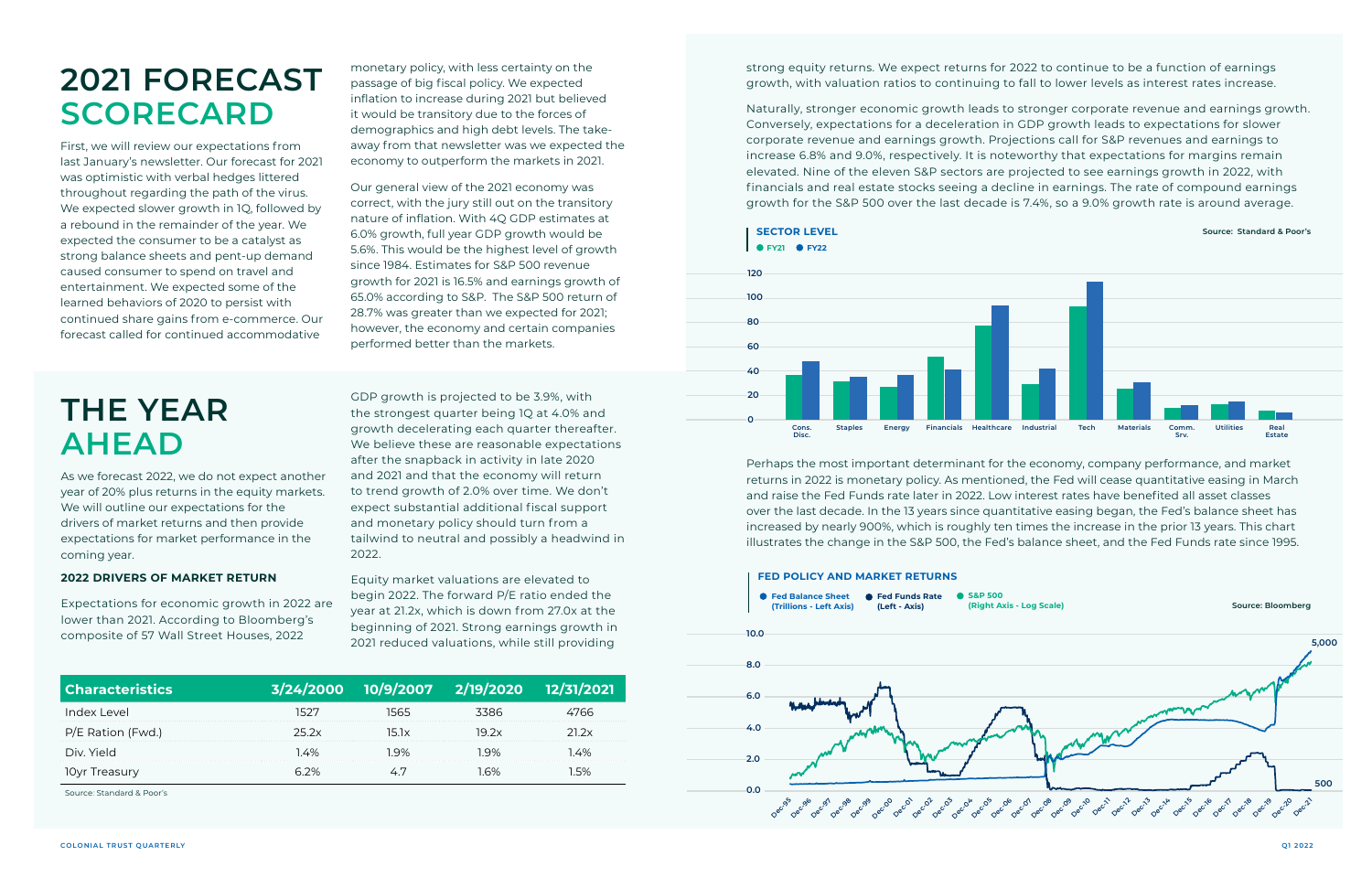Two primary drivers of market returns are earnings growth and interest rates. This chart illustrates the influence of interest rates on market returns. Prior to 2009, the Fed's primary tool was the Fed Funds rate, and it is evident that rate increases can reach a tipping point as the economy overheats and puts downward pressure on markets. After 2009, the Fed Funds rate was anchored at 0.0%, and balance sheet expansion became an important tool of Fed policy. Beginning in 2010, a return to economic growth and an aggressive Fed policy caused markets to rebound. Returns became more muted in 2018 as the Fed raised rates and decreased the size of its balance sheet. Since March 2020, the Fed has aggressively expanded its balance sheet and lowered rates to 0.0% and markets have rallied.

#### **2022 PROJECTED MARKET PERFORMANCE**

It is too simplistic to draw a straight line between Fed policy and market returns. Expected economic and earnings growth, investor sentiment, and other factors influence market returns. However, monetary policy is an important determinant in interest rates and therefore returns in the equity and bond market. In 2022, monetary policy should be less accommodative than it has been in the last two years.

#### **THE DEGREE OF THE FED'S PIVOT IS THE IMPORTANT QUESTION FOR 2022 AND THIS WILL BE DEPENDENT ON THE PATH OF INFLATION.**

Inflation has been less transitory than we imagined in 2021 as large fiscal stimulus, aggressive monetary policy, and Covid supply chain issues combined to make inflation more persistent. We don't believe fiscal policy will be as inflationary in 2022, when compared to budget deficits of the last two years. We expect supply chain issues will improve as some idiosyncratic issues with semiconductors and the surge in demand for durable goods run their course. Monetary

policy is slowly moving from accommodative to marginally restrictive. We believe inflation will persist into 2022, but that it will begin to moderate as the influence of fiscal policy diminishes and supply chains heal. For that reason, we believe the Fed's pivot will be limited and expect rates to increase in 2022 with a few rate increases and the end of quantitative easing. This should increase short-term rates to the 0.5%-1.0% range and the 10yr treasury to 1.75%-2.5% range during 2022. This should lead to higher volatility and lower returns for equity markets in 2022, as compared to the last two years.

The equity market has returned 31.5%, 18.4%, and 28.7% over the last three calendar years. We do not anticipate markets to post another year of strong double-digit returns. The economy should continue to heal from the pandemic and earnings growth should be slightly above average at 9.0%. This should provide moderate equity returns and allow valuations to moderate, after three years of above average gains. As we have said here before, it is a market of stocks and not a stock market. We will continue to seek out quality companies that we expect to grow their earnings and offer reasonable valuation for our clients.

**As we begin another new year, we would like to thank our clients and friends for their support of our firm. We look back over the last two years and we have been through many unexpected events together. We know that unexpected events will surprise us in 2022, but we look forward to navigating them together. For now, we wish you all a Happy New Year.** 

**CHARLES W. CLEMENTSON** is a Vice President-Financial Advisor & Trust Officer in Colonial Trust Company's Spartanburg office. His professional investment background includes over 20 years of experience in investment services. Before joining Colonial Trust, Charles was a Vice President and Wealth Advisor with BB&T/Truist Wealth in Spartanburg.

Charles's responsibilities will include assisting in financial advisory, trust officer, and portfolio management roles. He will manage relationships and deliver the firm's services to those clients. Charles will also assist with business development and partner with existing advisors in the firm to develop best practices for investments, financial planning, and trust

services.

He is a graduate of Wofford College, as is his wife Blair, a local dermatologist. Charles and Blair have three young children and are members of First Presbyterian Church. Charles has assisted with children's ministries and programs, Winter Warmth, and MorningSong Worship services. Both are active in the Spartanburg community. Charles has served on the Charles Lea Center Foundation for six years and is currently Vice-Chair. He has also delivered meals for Mobile Meals for over seven years.

We are glad that Charles has joined our Spartanburg team, and we are excited for him to represent our firm in the community. Charles will be an asset to our investment and trust team to support the continued personal relationships our clients have enjoyed in the Spartanburg office.



**Vice President - Financial Advisor & Trust Officer**

## **IN THE SPOTLIGHT**